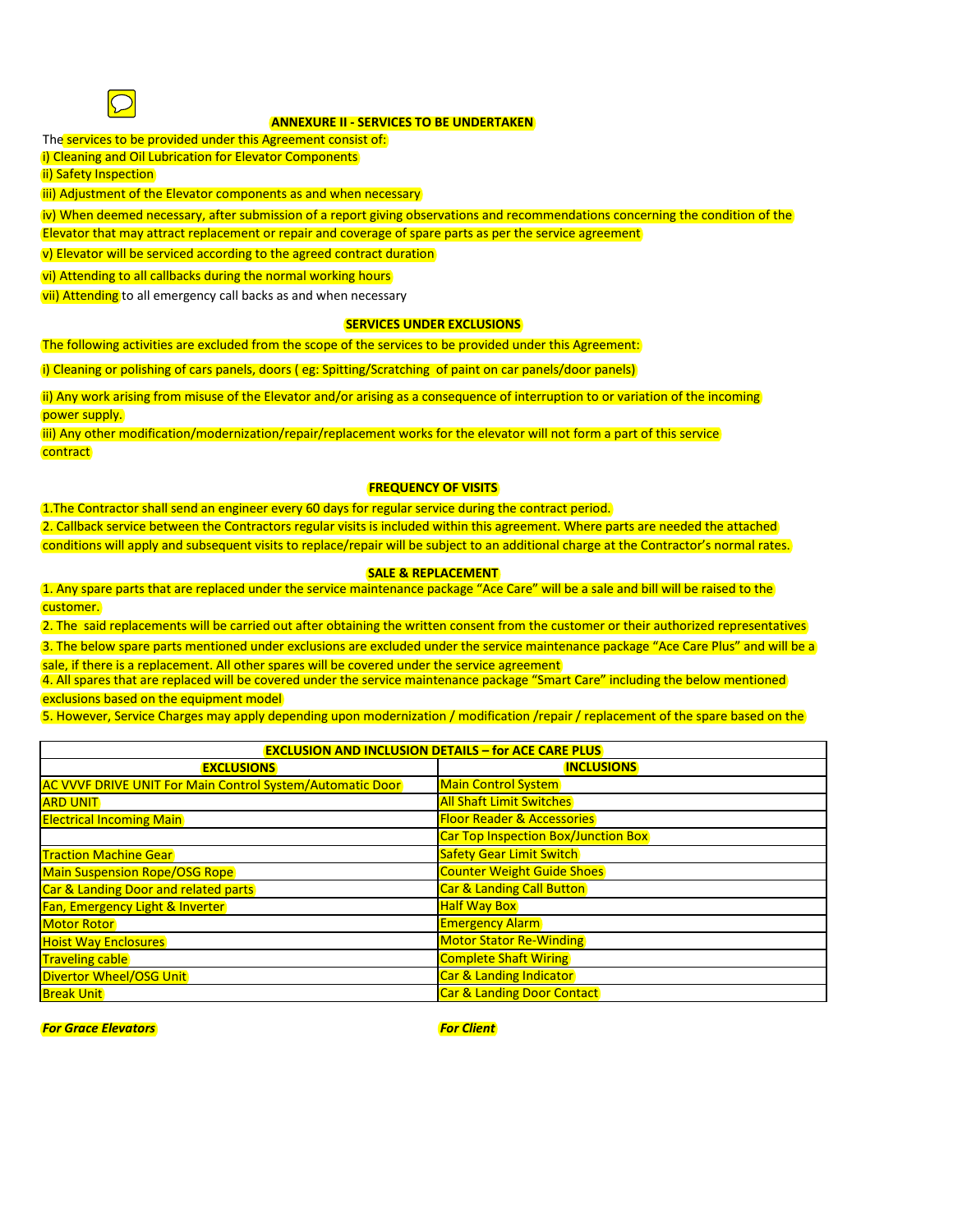#### **ANNEXURE III**

### **GRACE ELEVATORS ("THE CONTRACTOR") TERMS AND CONDITIONS OF BUSINESS ("CONDITIONS") FOR ALL SERVICE PRODUCTS**

#### **1. Interpretation**

In these Conditions, unless the context otherwise requires:

**"Customer"** means the party shown on ANNEXURE I

**"Equipment"** means the elevator installed in the location shown on ANNEXURE I

**"Liability"** means any liability arising by reason of any representation, or any breach of any implied term or any duty at common law, or under any statute, or under any express term of these Conditions.

**"Location"** means the site shown on ANNEXURE I at which the Equipment is situated.

**"Service Agreement"** means the Service Agreement comprising the terms as stated and these Conditions.

**"Breakdown/Callback and Repair Service"** means the breakdown **"Commencement Date"** means the date of the commencement of the contract.

**"Force Majeure"** means, in relation to either party, any circumstances beyond the reasonable control of that party.

**"Maintenance Service"** means the maintenance service to be provided pursuant to clause 2.2

**"Normal Working Hours"** means the standard working hours from time to time of the Contractor's employees on any Working Day (8 am to 6 pm)

**"Working Day"** means any day excluding Sunday and Public Holidays.

#### **2.SERVICES TO BE PROVIDED**

2.1 During the continuance of the Service Agreement the Contractor shall provide the Customer with the Maintenance Service and the Breakdown/Callback and Repair Service for the Equipment.

2.2 The Maintenance Service shall consist of routine maintenance of the Equipment as described on ANNEXURE II which shall be carried out by one of the Contractor's suitably qualified and duly authorized representatives attending at the Location at such times, as agreed in advance, between the Contractor and the Customer.

2.3 The Maintenance Service/Repair Work shall not cover work or services which are required due to any design defects in the Equipment, or any defect or malfunctions which are due to faulty materials or workmanship in manufacturing, or which in the

2.3.1 Any modification, adjustment or repair to the Equipment made by a third party without the written consent of the Contractor

2.3.2 Any modification / modernization / repair / replacement of excluded spare parts listed under Exclusions

2.3.3 Any malfunction/replacement/repair due to unforeseen power surges/mishandling of elevator during operation or nonoperational time/unsolicited handling of elevator by customer

2.4 The Contractor will make every effort to attend the Location at the agreed times but the Contractor shall have no Liability in respect of any failure to so attend. Response time would be maintained at minimum of 3 hours

2.5 It is agreed that Contractor will not be required to make any changes to the equipment unless or otherwise specified by the Customer, before the commencement of the "Service Agreement"

2.6 Replacement/Repair of spare parts provided in the Audit Report by Contractor's Chief Engineer will not be covered under this Service Contract; and will be billed separately; however the same will be covered under the regular Service Contract once the modifications are completed.

2.7 Audit Report will be submitted at the beginning of the every contract year, post agreeing on Annual Maintenance Contract for the elevator

#### **3. CUSTOMER OBLIGATIONS**

3.3 The Customer shall take all such reasonable steps as may be necessary to ensure the safety of any of the Contractor's representatives who visit any premises of the Customer. 3.2 Not allow any person other than the Contractor's representatives to adjust, maintain, repair, replace or remove any part of the 3.1 Use the Equipment only in accordance with such instructions and recommendations relating to the care and operation of the Equipment as may be issued by the manufacturer of the Equipment or as may from time to time be advised in writing by the Contractor

3.4 The Customer shall take all such reasonable steps as may be necessary to ensure the safety of any of the Contractor's representatives who visit any premises of the Customer.

*For Grace Elevators For Client*